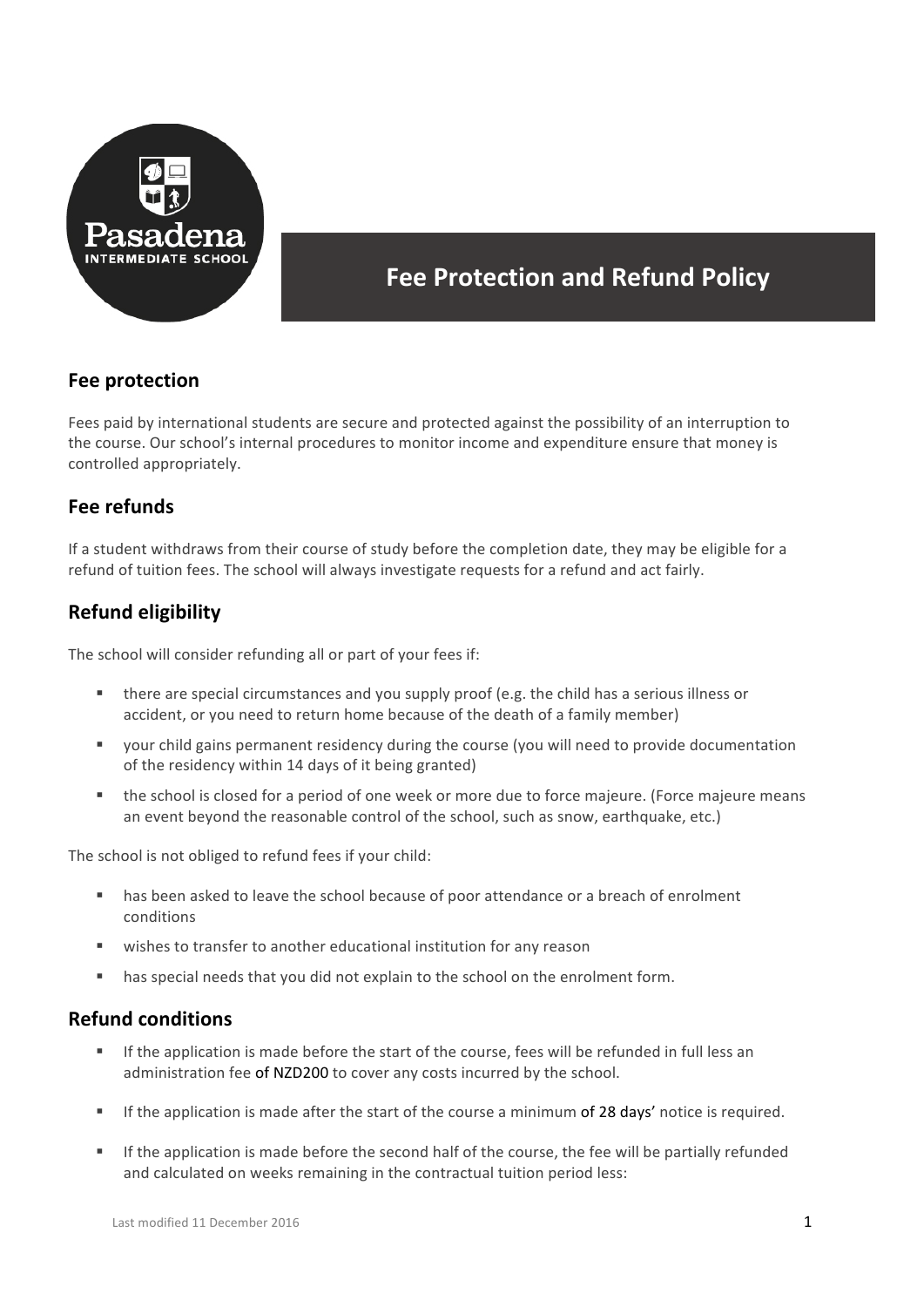- $\circ$  an administration fee of NZD200
- $\circ$  costs to the school already incurred
- $\circ$  components of the fee already committed for the duration of the course
- $\circ$  specialist fees if applicable
- $\circ$  cost already incurred for the use of facilities and resources
- $\circ$  the proportion of the government levy the school is required to pay
- $\circ$  any agents' fees paid by the school for the duration of the course.
- If the application is made after the second half of the course there will be no refund except under exceptional compassionate circumstances.

#### *If a student gains permanent residency during their course*

- If an international fee paying student gains permanent residency during their course documentation must be provided and the student will qualify for a refund on the balance of their course calculated as above.
- If a student gains permanent residency their international enrolment will be terminated. If the student wishes to enrol as a domestic student, they must meet the school's enrolment criteria, including living within the school's enrolment zone.

#### *If* the school ceases to provide the agreed programme or ceases to be a signatory to the Code of *Practice*

- If the school ceases to provide the agreed programme or ceases to be a signatory to the Code of Practice the school will deal with the fees paid for services not delivered or the unused portion of fees by:
	- $\circ$  refunding the amount in question to the student (or the student's parent or legal guardian)
	- $\circ$  transferring the amount to another signatory as agreed with the student (as specified in the Code).

### **How to apply for a refund**

Parents must apply in writing to the principal, setting out the special circumstances of the claim. Any refund will be based on the date that the letter of application for the refund is received.

#### **Payment of refunds**

Any refunds will be paid directly to the parent of the student unless the school is instructed otherwise in writing. 

### **Termination of enrolment**

The school is required to notify Immigration New Zealand when a student's enrolment is terminated.